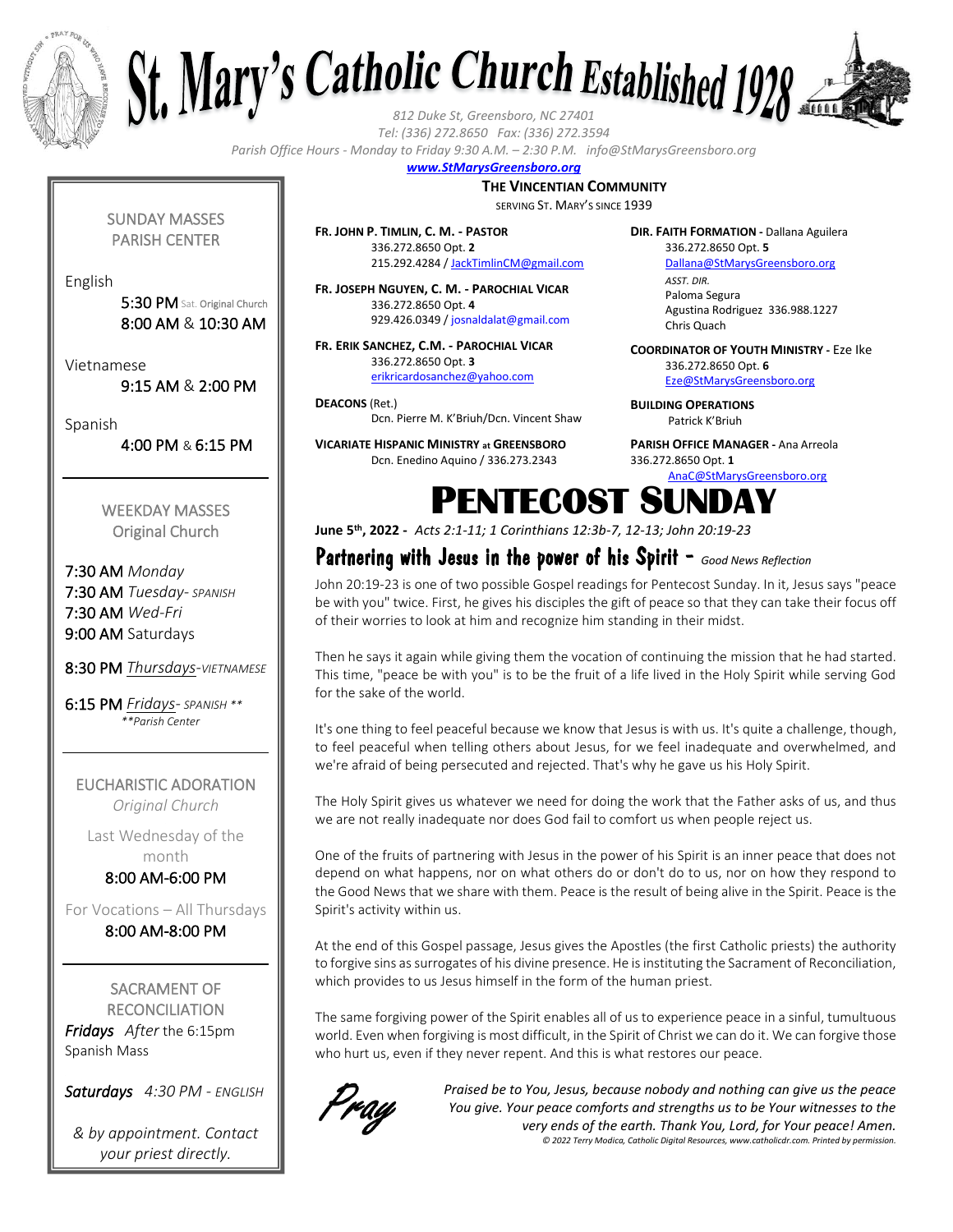#### **Monday, June 6** *The Blessed Virgin Mary, Mother of the Church (Tenth Week in Ordinary Time) Memorial*  Gn 3:9-15, 20 or Acts 1:12-14 Jn 19:25-34

**Tuesday, June 7** *Weekday* 1 Kgs 17:7-16 Mt 5:13-16

#### **Wednesday, June 8** *Weekday* 1 Kgs 18:20-39 Mt 5:17-19

**Thursday, June 9** *Weekday [Saint Ephrem, Deacon and Doctor of the Church]*  1 Kgs 18:41-46/Mt 5:20-26

#### **Friday, June 10** *Weekday* 1 Kgs 19:9a, 11-16

Mt 5:27-32

### **Saturday, June 11**

*Saint Barnabas, Apostle Memorial*  Acts 11:21b-26; 13:1-3 Mt 5:33-37

### **Sunday, June 12**

*THE MOST HOLY TRINITY Solemnity*  Prv 8:22-31 Rom 5:1-5 Jn 16:12-15

## PRAYER REQUESTS



*We ask the charity of your prayers for the following members and friends of our parish who are ill*

Ann Abplanalp Adelina Castro Ana Lopez Ardelia Matthews Ashley Moore Betty McKinney Br. William Stover, C.M. Carol Ann Givens Catherine Shaw Claude Anderson Dcn. Vince Shaw



John Garrett Joseph Nguyen Anh Tuan Joyce Penn Luis Carlos Castaño Marie Isley Mary Ann Coleman Mary Scotton Mary Stephen English Michael Cel Kmok Niko Castro

Oscar Lopez Roberta Stover Rose Simpson Ruth White Shalonda Williams Sharon Pauling Sherry Ross Stephanie Alcazar Stephanie Argiro Susana Lopez Terry Bradshaw Y Blom Marcella

## MASS INTENTIONS

| June 5            | 5:30 PM<br>$8:00$ AM | For the Parishioners of St. Mary's.<br>For the Repose of the Soul of Dominic Khiu. Requested<br>by Khanh Kichi.   |
|-------------------|----------------------|-------------------------------------------------------------------------------------------------------------------|
|                   | $10:30$ AM           | CAMM                                                                                                              |
|                   | $4:00 \text{ PM}$    | For Erick Cervantes for his 26 <sup>th</sup> birthday and Eduardo<br>Cervantes for his 23 <sup>th</sup> birthday. |
|                   | $6:15$ PM            |                                                                                                                   |
| Monday, June 6    | $7:30$ AM            |                                                                                                                   |
| Tuesday, June 7   | $7:30$ AM            |                                                                                                                   |
| Wednesday, June 8 | $7:30$ AM            | CAMM                                                                                                              |
| Thursday, June 9  | 7:30 AM              | CAMM                                                                                                              |
| Friday, June 10   | $7:30$ AM            |                                                                                                                   |
|                   | $6:15$ PM            | For the Repose of the Souls of Roberto and Carlos<br>Sanchez Castro.                                              |
| Saturday, June 11 | $9:00 \text{ AM}$    |                                                                                                                   |

# **PARISH WEEKLY ANNOUNCEMENTS**

## Thank you to all our parishioners who made

the month of May, one dedicated to Mary the Mother of Jesus and our Mother, so special. From the beautiful flowers, the special dances, the special prayers, and the processions to the visitation of the Statue of Mary the Mother of God, it was truly a special time at Saint Mary's.



Congratulations to all our children who made their First Holy Communion on Saturday, June 4th and Sunday June 5th! We pray that you continue to carry Jesus with you and recognize how special you are to our parish.

Thank you also to your parents and our Catechists who did a wonderful job preparing you.



PLEASE MARK YOUR CALENDARS. The Diocese of Charlotte will celebrate our *Eucharistic Congress on Friday, August 5th and Saturday, August 6th.* We have rented a bus for transportation to the Congress on June 6th *(more information about that later)*.

Please note, per request by Bishop Jugis, there will be no Masses in the parish on Saturday, August 6th so that whoever wishes to attend the Congress and the closing Mass can do so. The priests of the parish will be participating in the Congress helping with Confessions and concelebrating the closing Mass.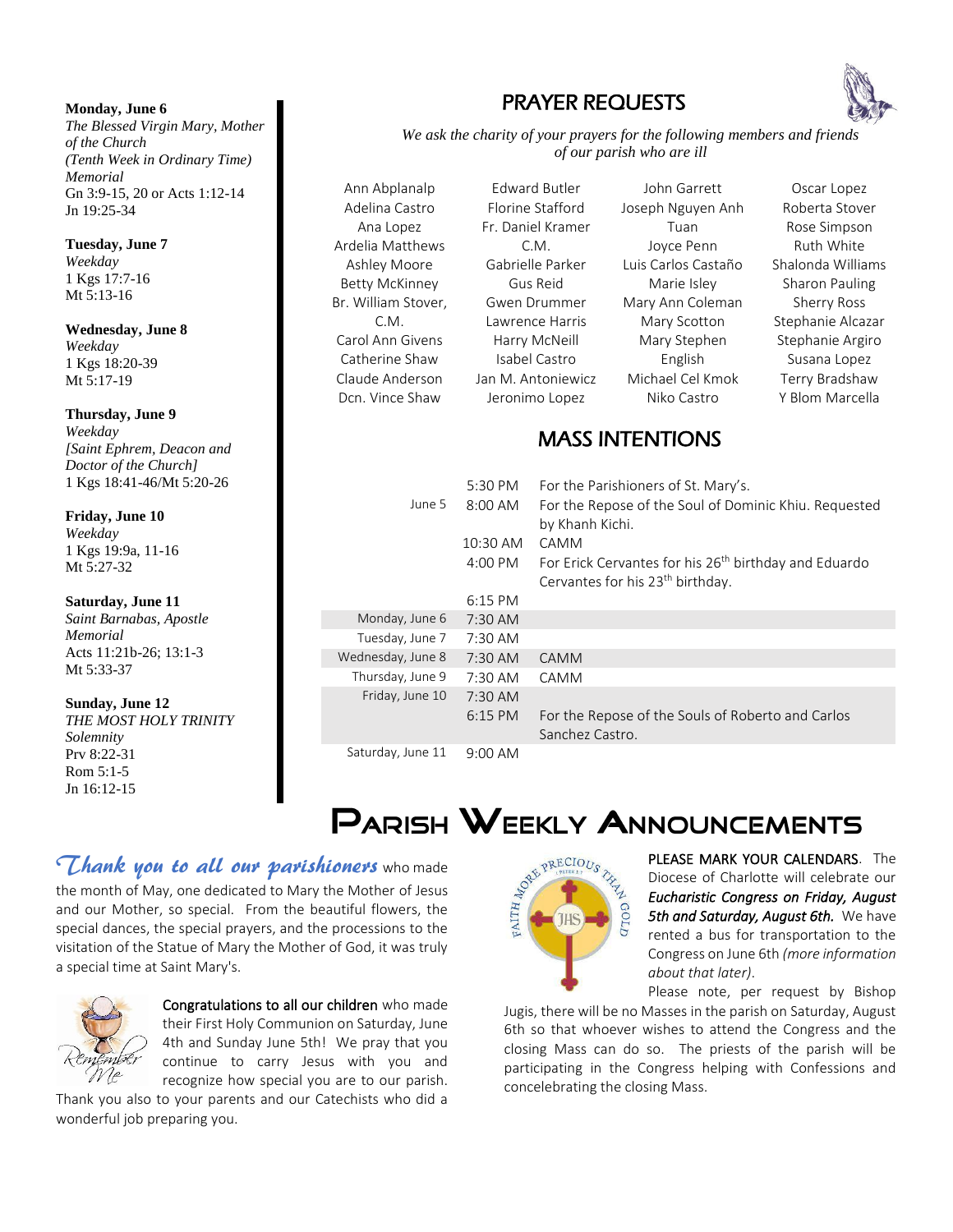MISSION COOPERATIVE APPEAL ON JUNE 18 AND 19 2022: Fr.

Paul Shirima from the Roman Catholic Diocese of Tanga in Tanzania will join us at all the Masses on June 18th and 19th for the Mission Appeal for the Propagation of the Faith. The Second Collection on June 18th and June 19th will go, through the Diocese of Charlotte, to the Propagation of the Faith. Welcome Fr. Shirima!

#### **Goal** \$46,969.00 **DIOCESAN Donations** \$20,082.35 **SUPPORT** *Thank you for your generosity!* **APPEAL** 2022



#### **NATIONAL VINCENTIAN VOCATION WEBSITE**

Please visit menonamission.net to get information about our news and activities. This

project was undertaken as a collaborative effort of the Eastern and Western Provinces. "Men on a Mission" presents a contemporary picture of our young men in formation, along with information on the ministries and local communities of our provinces. It also provides resources on discernment and other related matters.

### *St. Mary's Social Outreach*

**INCORE 12 IS COMMITTED TO** *help with rent, utilities (electricity, heat, and water), and prescription* areas. This committee is composed of all St. Mary's cultural groups under the direction of Mr. Chris Fombin, please call Ana, our Office Manager at 336- 272-8650 from 9:30 a.m. - 2:30 p.m. to set up a confidential appointment. If you wish to make a donation to this program, please write a check to: "The Congregation of the Mission of St. Vincent de Paul in Germantown" Donations are always needed!

#### **MARRIAGE ANNULMENTS**

We have an Advocate for the Diocese of Charlotte Marriage Tribunal Office, and he is a Parishioner. For help with MARRIAGE ANNULMENTS, please contact Huy (Kevin) Le at (336) 848-5433 or HQLe@rcdoc.org*.*



**BAPTISMAL REQUIREMENTS** You can also find the baptismal requirements at

https://stmarysgreensboro.org/sacrements/

(newborns-6 years of age)

- 1. REGISTRATION. The family must be registered -form on file- in St. Mary's for no less than 2 months before the Baptism takes place.
	- If parents are registered somewhere else, they must present a Letter of Permission from their pastor in order for the child to be baptized here.
- 2. PRE-BAPTISMAL TALK. The Parents and godparents (sponsors) must have attended a pre-baptismal talk before the date of baptism.
- 3. SPONSORS. Sponsors must be registered at a Catholic Parish, be practicing Catholics, and must have received the Sacraments of Baptism, First Holy Communion, and Confirmation. If any of the Sponsors are living together as a couple, he/she must have been married in the Roman Catholic Church.
- 4. **DOCUMENTS.** Bring COPIES of:
	- Child's Birth Certificate
	- Pre-Baptismal Talk Certificate (Parents & Sponsors)
	- Sponsor's Sacramental Certificates
		- o Baptism, First Communion & Confirmation (or Marriage in case he/she is living with a significant other)

#### **IMPORTANT.... DOCUMENT REQUESTS TO ST. MARY'S**

*Do you need a Sponsor Certificate/letter for either Baptism or Confirmation, a letter for Immigration, Membership, any type of Recommendation letter, or document?* We must have your registration/census ON FILE for at least 2 months prior to your request.

#### **FAITH FORMATION REGISTRATIONS 2022-2023**

Faith Formation registrations are now being processed. Registrations will close the end of June or before if the groups reach their maximum capacity.

In order to register your child, you must:

- Be registered members of St. Mary's Church *for at- least two months prior* to choosing any faith formation program.
- Bring copy of Birth Certificate
- Bring copies of all sacraments received.
- Pay fee of \$30 per child.

All registrations will be handled by the Faith Formation office, during office hours Monday, Wednesday, and Friday from 8 am to 1 pm.

*For more information or questions please contact Mrs. Dallana Aguilera, Director of Faith Formation at 336-272-8650 option 5, or at Dallana@StMarysGreensboro.org*



### **HOW TO BECOME A** *REGISTERED MEMBER* **OF ST MARY'S?** To all families and to all 21-

year-old future members, please stop by the office to talk directly to Ana and fill out the registration/census form. There is no cost to become a member.

# **OUR FAITH COMMUNITIES**

# ENGLISH-SPEAKING COMMUNITY

*\*Schedule subject to change, please contact your coordinator directly MONDAYS* **Youth Group,** 5:30 PM -7:30 PM, Parish Center, classroom 6.

*TUESDAYS* **Faith Formation – English Program,** 6:00 PM - 7:30 PM, Parish Center. *THURSDAYS* **Youth Group,** 5:30 PM -7:30 PM, Parish Center, classroom 6.